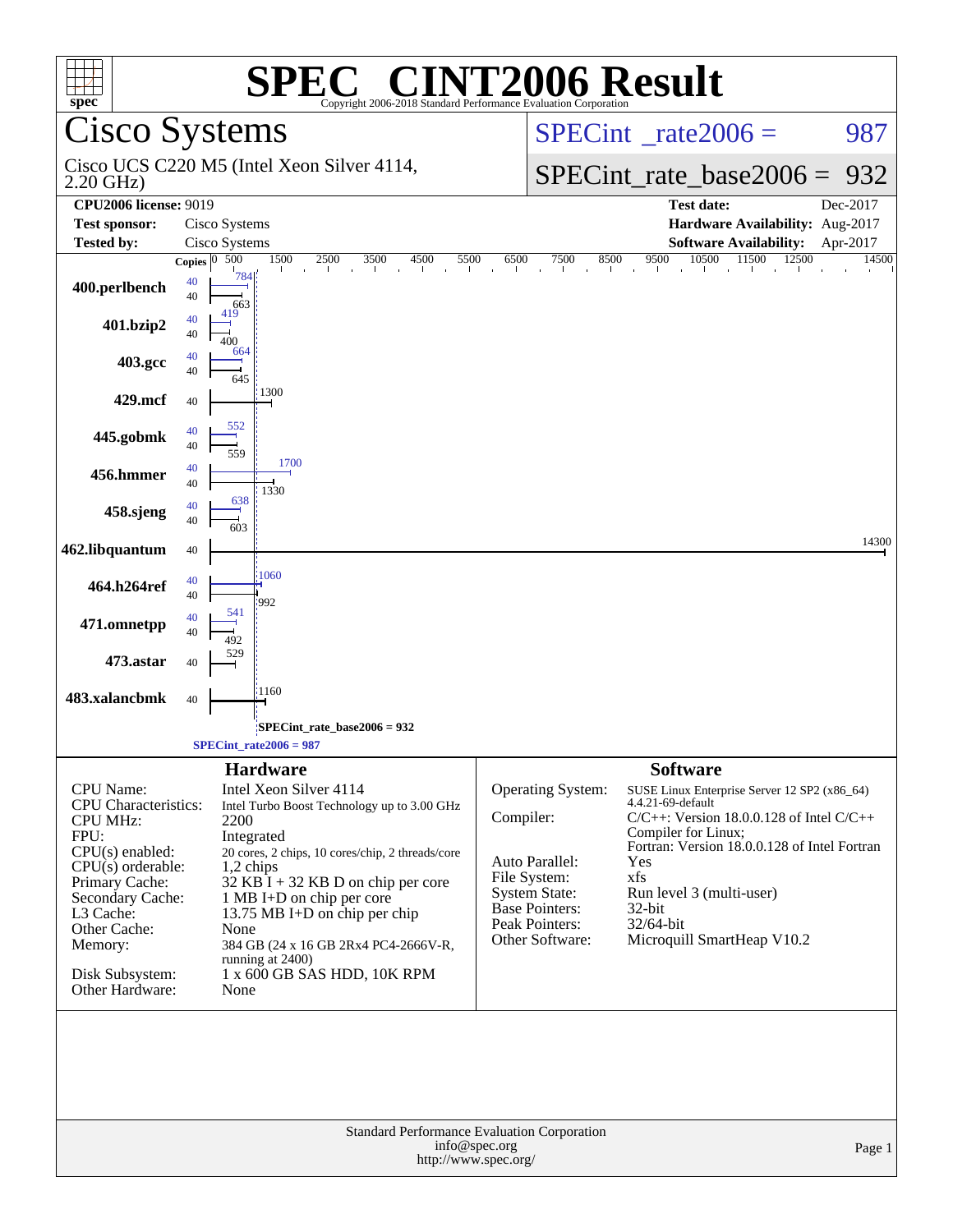

## Cisco Systems

2.20 GHz) Cisco UCS C220 M5 (Intel Xeon Silver 4114, SPECint rate $2006 = 987$ 

### [SPECint\\_rate\\_base2006 =](http://www.spec.org/auto/cpu2006/Docs/result-fields.html#SPECintratebase2006) 932

**[CPU2006 license:](http://www.spec.org/auto/cpu2006/Docs/result-fields.html#CPU2006license)** 9019 **[Test date:](http://www.spec.org/auto/cpu2006/Docs/result-fields.html#Testdate)** Dec-2017 **[Test sponsor:](http://www.spec.org/auto/cpu2006/Docs/result-fields.html#Testsponsor)** Cisco Systems **[Hardware Availability:](http://www.spec.org/auto/cpu2006/Docs/result-fields.html#HardwareAvailability)** Aug-2017 **[Tested by:](http://www.spec.org/auto/cpu2006/Docs/result-fields.html#Testedby)** Cisco Systems **[Software Availability:](http://www.spec.org/auto/cpu2006/Docs/result-fields.html#SoftwareAvailability)** Apr-2017

#### **[Results Table](http://www.spec.org/auto/cpu2006/Docs/result-fields.html#ResultsTable)**

|                                                                                                          | <b>Base</b>   |                |       |                |       |                | <b>Peak</b> |               |                |              |                |              |                |              |
|----------------------------------------------------------------------------------------------------------|---------------|----------------|-------|----------------|-------|----------------|-------------|---------------|----------------|--------------|----------------|--------------|----------------|--------------|
| <b>Benchmark</b>                                                                                         | <b>Copies</b> | <b>Seconds</b> | Ratio | <b>Seconds</b> | Ratio | <b>Seconds</b> | Ratio       | <b>Copies</b> | <b>Seconds</b> | <b>Ratio</b> | <b>Seconds</b> | <b>Ratio</b> | <b>Seconds</b> | <b>Ratio</b> |
| 400.perlbench                                                                                            | 40            | 589            | 663   | 589            | 663   | 591            | 661         | 40            | 499            | 784          | 499            | 783          | 499            | 784          |
| 401.bzip2                                                                                                | 40            | 965            | 400   | 966            | 400   | 969            | 398         | 40            | 916            | 421          | 923            | 418          | 922            | <u>419</u>   |
| $403.\mathrm{gcc}$                                                                                       | 40            | 502            | 642   | 499            | 645   | 495            | 651         | 40            | 485            | 664          | 484            | 666          | 486            | 663          |
| $429$ .mcf                                                                                               | 40            | 281            | 1300  | 281            | 1300  | 282            | 1290        | 40            | 281            | 1300         | 281            | 1300         | 282            | 1290         |
| $445$ .gobmk                                                                                             | 40            | <u>751</u>     | 559   | 750            | 559   | 751            | 558         | 40            | 760            | 552          | 759            | 553          | 760            | 552          |
| 456.hmmer                                                                                                | 40            | 280            | 1330  | 280            | 1330  | 277            | 1350        | 40            | 220            | 1700         | 219            | 1710         | 220            | 1700         |
| $458$ .sjeng                                                                                             | 40            | 802            | 603   | 802            | 604   | 802            | 603         | 40            | 759            | 638          | 758            | 639          | 758            | 638          |
| 462.libquantum                                                                                           | 40            | 57.9           | 14300 | 57.9           | 14300 | 57.8           | 14300       | 40            | 57.9           | 14300        | 57.9           | 14300        | 57.8           | 14300        |
| 464.h264ref                                                                                              | 40            | 884            | 1000  | 893            | 992   | 904            | 979         | 40            | 812            | 1090         | 833            | 1060         | 834            | 1060         |
| 471.omnetpp                                                                                              | 40            | 508            | 492   | 508            | 492   | 507            | 493         | 40            | 462            | 541          | 462            | 542          | 462            | 541          |
| 473.astar                                                                                                | 40            | 530            | 530   | 531            | 528   | 531            | 529         | 40            | 530            | 530          | 531            | 528          | 531            | 529          |
| 483.xalancbmk                                                                                            | 40            | 237            | 1160  | 238            | 1160  | 237            | 1170        | 40            | 237            | 1160         | 238            | 1160         | 237            | 1170         |
| Results appear in the order in which they were run. Bold underlined text indicates a median measurement. |               |                |       |                |       |                |             |               |                |              |                |              |                |              |

#### **[Submit Notes](http://www.spec.org/auto/cpu2006/Docs/result-fields.html#SubmitNotes)**

 The numactl mechanism was used to bind copies to processors. The config file option 'submit' was used to generate numactl commands to bind each copy to a specific processor. For details, please see the config file.

#### **[Operating System Notes](http://www.spec.org/auto/cpu2006/Docs/result-fields.html#OperatingSystemNotes)**

Stack size set to unlimited using "ulimit -s unlimited"

#### **[Platform Notes](http://www.spec.org/auto/cpu2006/Docs/result-fields.html#PlatformNotes)**

BIOS Settings: Intel HyperThreading Technology set to Enabled CPU performance set to Enterprise Power Performance Tuning set to OS SNC set to Enabled IMC Interleaving set to 1-way Interleave Patrol Scrub set to Disabled Sysinfo program /home/cpu2006-1.2/config/sysinfo.rev6993 Revision 6993 of 2015-11-06 (b5e8d4b4eb51ed28d7f98696cbe290c1) running on linux-79ix Tue Dec 5 18:48:55 2017 This section contains SUT (System Under Test) info as seen by some common utilities. To remove or add to this section, see: <http://www.spec.org/cpu2006/Docs/config.html#sysinfo> From /proc/cpuinfo

model name : Intel(R) Xeon(R) Silver 4114 CPU @ 2.20GHz Continued on next page

Standard Performance Evaluation Corporation [info@spec.org](mailto:info@spec.org) <http://www.spec.org/>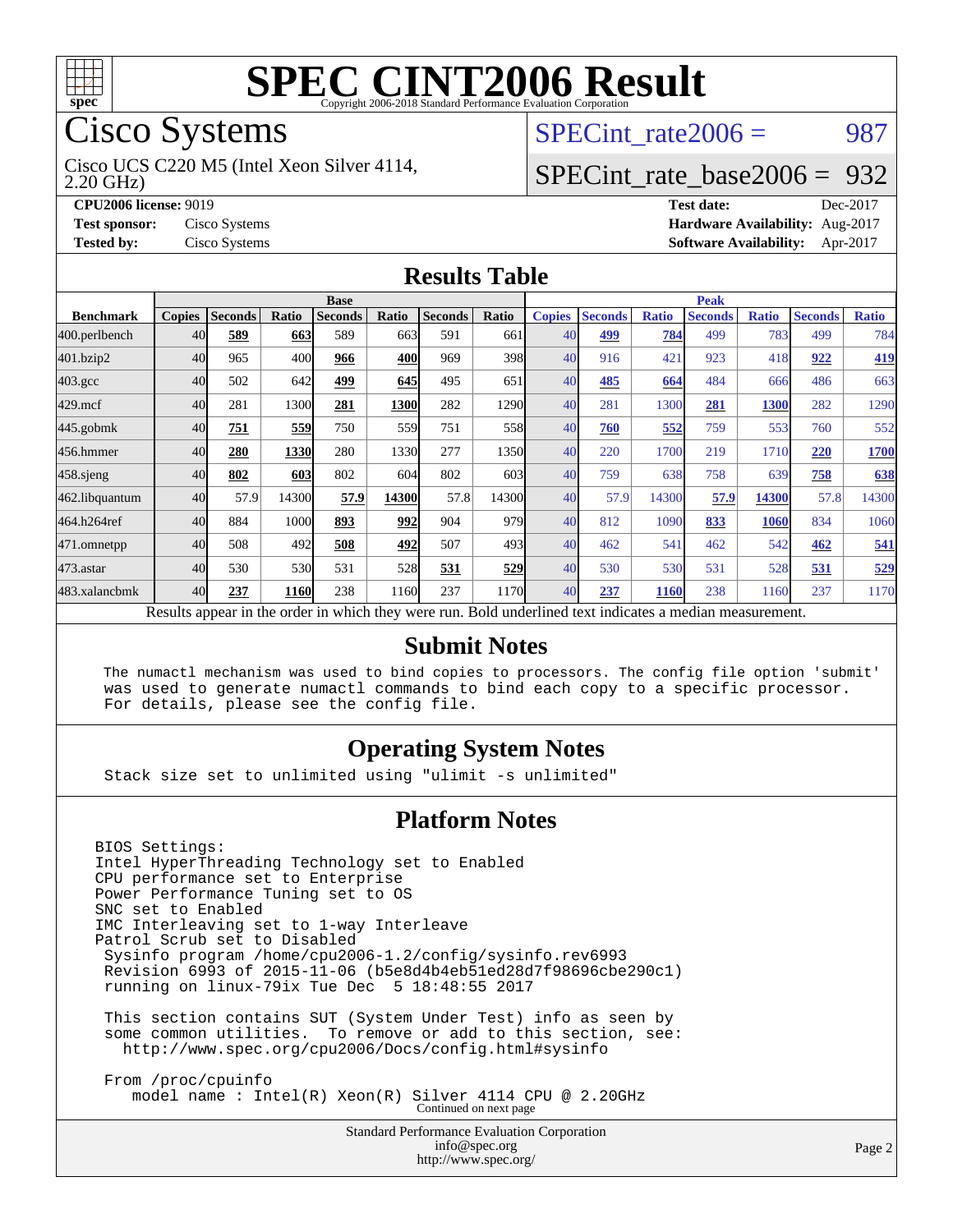

Cisco Systems

2.20 GHz) Cisco UCS C220 M5 (Intel Xeon Silver 4114,  $SPECint rate2006 = 987$ 

[SPECint\\_rate\\_base2006 =](http://www.spec.org/auto/cpu2006/Docs/result-fields.html#SPECintratebase2006) 932

**[CPU2006 license:](http://www.spec.org/auto/cpu2006/Docs/result-fields.html#CPU2006license)** 9019 **[Test date:](http://www.spec.org/auto/cpu2006/Docs/result-fields.html#Testdate)** Dec-2017 **[Test sponsor:](http://www.spec.org/auto/cpu2006/Docs/result-fields.html#Testsponsor)** Cisco Systems **[Hardware Availability:](http://www.spec.org/auto/cpu2006/Docs/result-fields.html#HardwareAvailability)** Aug-2017 **[Tested by:](http://www.spec.org/auto/cpu2006/Docs/result-fields.html#Testedby)** Cisco Systems **[Software Availability:](http://www.spec.org/auto/cpu2006/Docs/result-fields.html#SoftwareAvailability)** Apr-2017

#### **[Platform Notes \(Continued\)](http://www.spec.org/auto/cpu2006/Docs/result-fields.html#PlatformNotes)**

Standard Performance Evaluation Corporation [info@spec.org](mailto:info@spec.org) 2 "physical id"s (chips) 40 "processors" cores, siblings (Caution: counting these is hw and system dependent. The following excerpts from /proc/cpuinfo might not be reliable. Use with caution.) cpu cores : 10 siblings : 20 physical 0: cores 0 1 2 3 4 8 9 10 11 12 physical 1: cores 0 1 2 3 4 8 9 10 11 12 cache size : 14080 KB From /proc/meminfo MemTotal: 394653832 kB HugePages\_Total: 0<br>Hugepagesize: 2048 kB Hugepagesize: From /etc/\*release\* /etc/\*version\* SuSE-release: SUSE Linux Enterprise Server 12 (x86\_64) VERSION = 12 PATCHLEVEL = 2 # This file is deprecated and will be removed in a future service pack or release. # Please check /etc/os-release for details about this release. os-release: NAME="SLES" VERSION="12-SP2" VERSION\_ID="12.2" PRETTY\_NAME="SUSE Linux Enterprise Server 12 SP2" ID="sles" ANSI\_COLOR="0;32" CPE\_NAME="cpe:/o:suse:sles:12:sp2" uname -a: Linux linux-79ix 4.4.21-69-default #1 SMP Tue Oct 25 10:58:20 UTC 2016 (9464f67) x86\_64 x86\_64 x86\_64 GNU/Linux run-level 3 Dec 5 18:47 SPEC is set to: /home/cpu2006-1.2 Filesystem Type Size Used Avail Use% Mounted on /dev/sdb7 xfs 416G 116G 300G 28% /home Additional information from dmidecode: Warning: Use caution when you interpret this section. The 'dmidecode' program reads system data which is "intended to allow hardware to be accurately determined", but the intent may not be met, as there are frequent changes to hardware, firmware, and the "DMTF SMBIOS" standard. BIOS Cisco Systems, Inc. C220M5.3.1.1d.0.0615170645 06/15/2017 Memory: 24x 0xCE00 M393A2G40EB2-CTD 16 GB 2 rank 2666 MHz, configured at 2400 MHz Continued on next page

<http://www.spec.org/>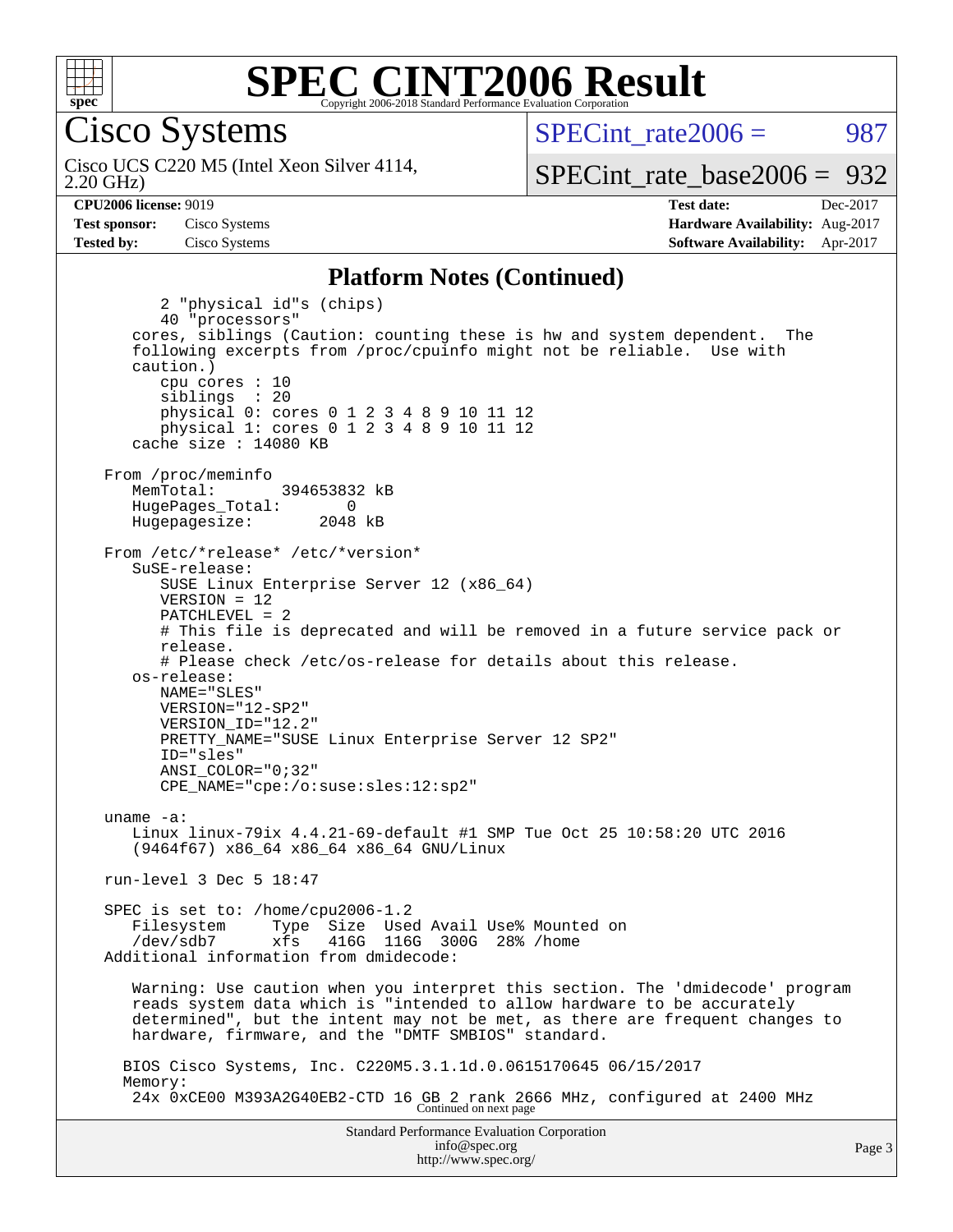

#### **[SPEC CINT2006 Result](http://www.spec.org/auto/cpu2006/Docs/result-fields.html#SPECCINT2006Result)** Copyright 2006-2018 Standard Performance Evaluation C

Cisco Systems

SPECint rate $2006 = 987$ 

2.20 GHz) Cisco UCS C220 M5 (Intel Xeon Silver 4114,

[SPECint\\_rate\\_base2006 =](http://www.spec.org/auto/cpu2006/Docs/result-fields.html#SPECintratebase2006) 932

**[CPU2006 license:](http://www.spec.org/auto/cpu2006/Docs/result-fields.html#CPU2006license)** 9019 **[Test date:](http://www.spec.org/auto/cpu2006/Docs/result-fields.html#Testdate)** Dec-2017 **[Test sponsor:](http://www.spec.org/auto/cpu2006/Docs/result-fields.html#Testsponsor)** Cisco Systems **[Hardware Availability:](http://www.spec.org/auto/cpu2006/Docs/result-fields.html#HardwareAvailability)** Aug-2017 **[Tested by:](http://www.spec.org/auto/cpu2006/Docs/result-fields.html#Testedby)** Cisco Systems **[Software Availability:](http://www.spec.org/auto/cpu2006/Docs/result-fields.html#SoftwareAvailability)** Apr-2017

#### **[Platform Notes \(Continued\)](http://www.spec.org/auto/cpu2006/Docs/result-fields.html#PlatformNotes)**

(End of data from sysinfo program)

#### **[General Notes](http://www.spec.org/auto/cpu2006/Docs/result-fields.html#GeneralNotes)**

Environment variables set by runspec before the start of the run: LD\_LIBRARY\_PATH = "/opt/intel/lib/ia32:/opt/intel/lib/intel64:/home/cpu2006-1.2/sh10.2"

 Binaries compiled on a system with 1x Intel Core i7-4790 CPU + 32GB RAM memory using Redhat Enterprise Linux 7.2 Transparent Huge Pages enabled with: echo always > /sys/kernel/mm/transparent\_hugepage/enabled Filesystem page cache cleared with: shell invocation of 'sync; echo 3 > /proc/sys/vm/drop\_caches' prior to run runspec command invoked through numactl i.e.: numactl --interleave=all runspec <etc>

### **[Base Compiler Invocation](http://www.spec.org/auto/cpu2006/Docs/result-fields.html#BaseCompilerInvocation)**

[C benchmarks](http://www.spec.org/auto/cpu2006/Docs/result-fields.html#Cbenchmarks):

[icc -m32 -L/opt/intel/compilers\\_and\\_libraries\\_2018/linux/lib/ia32](http://www.spec.org/cpu2006/results/res2017q4/cpu2006-20171211-51012.flags.html#user_CCbase_intel_icc_04f59596a08f358effe90d044cbb175f)

[C++ benchmarks:](http://www.spec.org/auto/cpu2006/Docs/result-fields.html#CXXbenchmarks)

[icpc -m32 -L/opt/intel/compilers\\_and\\_libraries\\_2018/linux/lib/ia32](http://www.spec.org/cpu2006/results/res2017q4/cpu2006-20171211-51012.flags.html#user_CXXbase_intel_icpc_6c160d62a51f1e5feef3a5e8eb2cd87e)

#### **[Base Portability Flags](http://www.spec.org/auto/cpu2006/Docs/result-fields.html#BasePortabilityFlags)**

 400.perlbench: [-D\\_FILE\\_OFFSET\\_BITS=64](http://www.spec.org/cpu2006/results/res2017q4/cpu2006-20171211-51012.flags.html#user_basePORTABILITY400_perlbench_file_offset_bits_64_438cf9856305ebd76870a2c6dc2689ab) [-DSPEC\\_CPU\\_LINUX\\_IA32](http://www.spec.org/cpu2006/results/res2017q4/cpu2006-20171211-51012.flags.html#b400.perlbench_baseCPORTABILITY_DSPEC_CPU_LINUX_IA32) 401.bzip2: [-D\\_FILE\\_OFFSET\\_BITS=64](http://www.spec.org/cpu2006/results/res2017q4/cpu2006-20171211-51012.flags.html#user_basePORTABILITY401_bzip2_file_offset_bits_64_438cf9856305ebd76870a2c6dc2689ab) 403.gcc: [-D\\_FILE\\_OFFSET\\_BITS=64](http://www.spec.org/cpu2006/results/res2017q4/cpu2006-20171211-51012.flags.html#user_basePORTABILITY403_gcc_file_offset_bits_64_438cf9856305ebd76870a2c6dc2689ab) 429.mcf: [-D\\_FILE\\_OFFSET\\_BITS=64](http://www.spec.org/cpu2006/results/res2017q4/cpu2006-20171211-51012.flags.html#user_basePORTABILITY429_mcf_file_offset_bits_64_438cf9856305ebd76870a2c6dc2689ab) 445.gobmk: [-D\\_FILE\\_OFFSET\\_BITS=64](http://www.spec.org/cpu2006/results/res2017q4/cpu2006-20171211-51012.flags.html#user_basePORTABILITY445_gobmk_file_offset_bits_64_438cf9856305ebd76870a2c6dc2689ab) 456.hmmer: [-D\\_FILE\\_OFFSET\\_BITS=64](http://www.spec.org/cpu2006/results/res2017q4/cpu2006-20171211-51012.flags.html#user_basePORTABILITY456_hmmer_file_offset_bits_64_438cf9856305ebd76870a2c6dc2689ab) 458.sjeng: [-D\\_FILE\\_OFFSET\\_BITS=64](http://www.spec.org/cpu2006/results/res2017q4/cpu2006-20171211-51012.flags.html#user_basePORTABILITY458_sjeng_file_offset_bits_64_438cf9856305ebd76870a2c6dc2689ab) 462.libquantum: [-D\\_FILE\\_OFFSET\\_BITS=64](http://www.spec.org/cpu2006/results/res2017q4/cpu2006-20171211-51012.flags.html#user_basePORTABILITY462_libquantum_file_offset_bits_64_438cf9856305ebd76870a2c6dc2689ab) [-DSPEC\\_CPU\\_LINUX](http://www.spec.org/cpu2006/results/res2017q4/cpu2006-20171211-51012.flags.html#b462.libquantum_baseCPORTABILITY_DSPEC_CPU_LINUX) 464.h264ref: [-D\\_FILE\\_OFFSET\\_BITS=64](http://www.spec.org/cpu2006/results/res2017q4/cpu2006-20171211-51012.flags.html#user_basePORTABILITY464_h264ref_file_offset_bits_64_438cf9856305ebd76870a2c6dc2689ab) 471.omnetpp: [-D\\_FILE\\_OFFSET\\_BITS=64](http://www.spec.org/cpu2006/results/res2017q4/cpu2006-20171211-51012.flags.html#user_basePORTABILITY471_omnetpp_file_offset_bits_64_438cf9856305ebd76870a2c6dc2689ab) 473.astar: [-D\\_FILE\\_OFFSET\\_BITS=64](http://www.spec.org/cpu2006/results/res2017q4/cpu2006-20171211-51012.flags.html#user_basePORTABILITY473_astar_file_offset_bits_64_438cf9856305ebd76870a2c6dc2689ab) 483.xalancbmk: [-D\\_FILE\\_OFFSET\\_BITS=64](http://www.spec.org/cpu2006/results/res2017q4/cpu2006-20171211-51012.flags.html#user_basePORTABILITY483_xalancbmk_file_offset_bits_64_438cf9856305ebd76870a2c6dc2689ab) [-DSPEC\\_CPU\\_LINUX](http://www.spec.org/cpu2006/results/res2017q4/cpu2006-20171211-51012.flags.html#b483.xalancbmk_baseCXXPORTABILITY_DSPEC_CPU_LINUX)

### **[Base Optimization Flags](http://www.spec.org/auto/cpu2006/Docs/result-fields.html#BaseOptimizationFlags)**

[C benchmarks](http://www.spec.org/auto/cpu2006/Docs/result-fields.html#Cbenchmarks):

[-xHOST](http://www.spec.org/cpu2006/results/res2017q4/cpu2006-20171211-51012.flags.html#user_CCbase_f-xHost_e62ac3e528d1159ebbc7507f5617393f) [-ipo](http://www.spec.org/cpu2006/results/res2017q4/cpu2006-20171211-51012.flags.html#user_CCbase_f-ipo) [-O3](http://www.spec.org/cpu2006/results/res2017q4/cpu2006-20171211-51012.flags.html#user_CCbase_f-O3) [-no-prec-div](http://www.spec.org/cpu2006/results/res2017q4/cpu2006-20171211-51012.flags.html#user_CCbase_f-no-prec-div) [-qopt-prefetch](http://www.spec.org/cpu2006/results/res2017q4/cpu2006-20171211-51012.flags.html#user_CCbase_f-qopt-prefetch) [-qopt-mem-layout-trans=3](http://www.spec.org/cpu2006/results/res2017q4/cpu2006-20171211-51012.flags.html#user_CCbase_f-qopt-mem-layout-trans_170f5be61cd2cedc9b54468c59262d5d)

Continued on next page

Standard Performance Evaluation Corporation [info@spec.org](mailto:info@spec.org) <http://www.spec.org/>

Page 4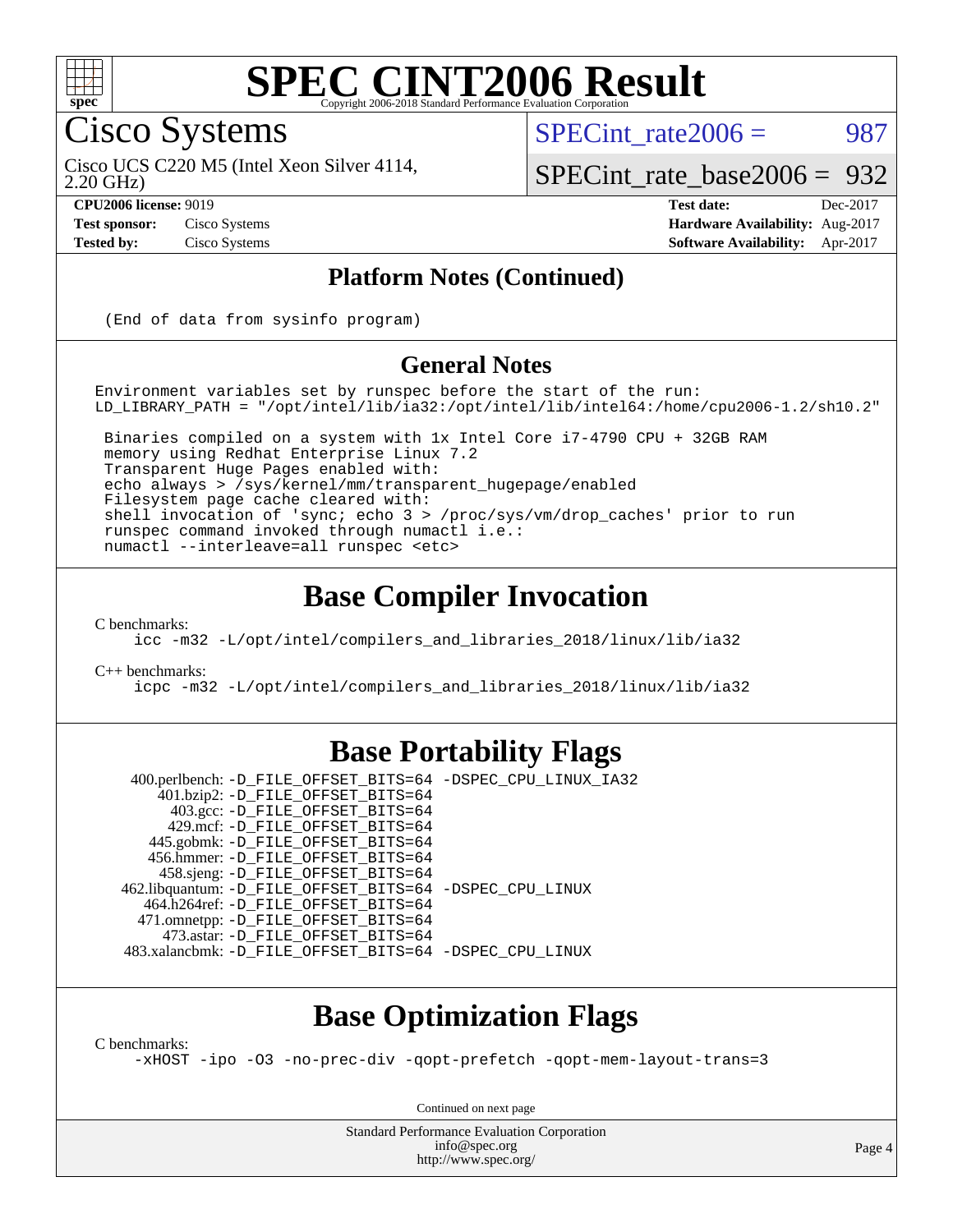

Cisco Systems

2.20 GHz) Cisco UCS C220 M5 (Intel Xeon Silver 4114, SPECint rate $2006 = 987$ 

[SPECint\\_rate\\_base2006 =](http://www.spec.org/auto/cpu2006/Docs/result-fields.html#SPECintratebase2006) 932

**[CPU2006 license:](http://www.spec.org/auto/cpu2006/Docs/result-fields.html#CPU2006license)** 9019 **[Test date:](http://www.spec.org/auto/cpu2006/Docs/result-fields.html#Testdate)** Dec-2017 **[Test sponsor:](http://www.spec.org/auto/cpu2006/Docs/result-fields.html#Testsponsor)** Cisco Systems **[Hardware Availability:](http://www.spec.org/auto/cpu2006/Docs/result-fields.html#HardwareAvailability)** Aug-2017 **[Tested by:](http://www.spec.org/auto/cpu2006/Docs/result-fields.html#Testedby)** Cisco Systems **[Software Availability:](http://www.spec.org/auto/cpu2006/Docs/result-fields.html#SoftwareAvailability)** Apr-2017

## **[Base Optimization Flags \(Continued\)](http://www.spec.org/auto/cpu2006/Docs/result-fields.html#BaseOptimizationFlags)**

[C++ benchmarks:](http://www.spec.org/auto/cpu2006/Docs/result-fields.html#CXXbenchmarks)

[-xHOST](http://www.spec.org/cpu2006/results/res2017q4/cpu2006-20171211-51012.flags.html#user_CXXbase_f-xHost_e62ac3e528d1159ebbc7507f5617393f) [-ipo](http://www.spec.org/cpu2006/results/res2017q4/cpu2006-20171211-51012.flags.html#user_CXXbase_f-ipo) [-O3](http://www.spec.org/cpu2006/results/res2017q4/cpu2006-20171211-51012.flags.html#user_CXXbase_f-O3) [-no-prec-div](http://www.spec.org/cpu2006/results/res2017q4/cpu2006-20171211-51012.flags.html#user_CXXbase_f-no-prec-div) [-qopt-prefetch](http://www.spec.org/cpu2006/results/res2017q4/cpu2006-20171211-51012.flags.html#user_CXXbase_f-qopt-prefetch) [-qopt-mem-layout-trans=3](http://www.spec.org/cpu2006/results/res2017q4/cpu2006-20171211-51012.flags.html#user_CXXbase_f-qopt-mem-layout-trans_170f5be61cd2cedc9b54468c59262d5d) [-Wl,-z,muldefs](http://www.spec.org/cpu2006/results/res2017q4/cpu2006-20171211-51012.flags.html#user_CXXbase_link_force_multiple1_74079c344b956b9658436fd1b6dd3a8a) [-L/home/cpu2006-1.2/sh10.2 -lsmartheap](http://www.spec.org/cpu2006/results/res2017q4/cpu2006-20171211-51012.flags.html#user_CXXbase_SmartHeap_5706a66a2f6a219cbb238ac92a73101d)

### **[Base Other Flags](http://www.spec.org/auto/cpu2006/Docs/result-fields.html#BaseOtherFlags)**

[C benchmarks](http://www.spec.org/auto/cpu2006/Docs/result-fields.html#Cbenchmarks):

403.gcc: [-Dalloca=\\_alloca](http://www.spec.org/cpu2006/results/res2017q4/cpu2006-20171211-51012.flags.html#b403.gcc_baseEXTRA_CFLAGS_Dalloca_be3056838c12de2578596ca5467af7f3)

### **[Peak Compiler Invocation](http://www.spec.org/auto/cpu2006/Docs/result-fields.html#PeakCompilerInvocation)**

[C benchmarks \(except as noted below\)](http://www.spec.org/auto/cpu2006/Docs/result-fields.html#Cbenchmarksexceptasnotedbelow):

[icc -m32 -L/opt/intel/compilers\\_and\\_libraries\\_2018/linux/lib/ia32](http://www.spec.org/cpu2006/results/res2017q4/cpu2006-20171211-51012.flags.html#user_CCpeak_intel_icc_04f59596a08f358effe90d044cbb175f)

400.perlbench: [icc -m64](http://www.spec.org/cpu2006/results/res2017q4/cpu2006-20171211-51012.flags.html#user_peakCCLD400_perlbench_intel_icc_64bit_bda6cc9af1fdbb0edc3795bac97ada53)

401.bzip2: [icc -m64](http://www.spec.org/cpu2006/results/res2017q4/cpu2006-20171211-51012.flags.html#user_peakCCLD401_bzip2_intel_icc_64bit_bda6cc9af1fdbb0edc3795bac97ada53)

456.hmmer: [icc -m64](http://www.spec.org/cpu2006/results/res2017q4/cpu2006-20171211-51012.flags.html#user_peakCCLD456_hmmer_intel_icc_64bit_bda6cc9af1fdbb0edc3795bac97ada53)

458.sjeng: [icc -m64](http://www.spec.org/cpu2006/results/res2017q4/cpu2006-20171211-51012.flags.html#user_peakCCLD458_sjeng_intel_icc_64bit_bda6cc9af1fdbb0edc3795bac97ada53)

#### [C++ benchmarks:](http://www.spec.org/auto/cpu2006/Docs/result-fields.html#CXXbenchmarks)

[icpc -m32 -L/opt/intel/compilers\\_and\\_libraries\\_2018/linux/lib/ia32](http://www.spec.org/cpu2006/results/res2017q4/cpu2006-20171211-51012.flags.html#user_CXXpeak_intel_icpc_6c160d62a51f1e5feef3a5e8eb2cd87e)

#### **[Peak Portability Flags](http://www.spec.org/auto/cpu2006/Docs/result-fields.html#PeakPortabilityFlags)**

 400.perlbench: [-DSPEC\\_CPU\\_LP64](http://www.spec.org/cpu2006/results/res2017q4/cpu2006-20171211-51012.flags.html#b400.perlbench_peakCPORTABILITY_DSPEC_CPU_LP64) [-DSPEC\\_CPU\\_LINUX\\_X64](http://www.spec.org/cpu2006/results/res2017q4/cpu2006-20171211-51012.flags.html#b400.perlbench_peakCPORTABILITY_DSPEC_CPU_LINUX_X64) 401.bzip2: [-DSPEC\\_CPU\\_LP64](http://www.spec.org/cpu2006/results/res2017q4/cpu2006-20171211-51012.flags.html#suite_peakCPORTABILITY401_bzip2_DSPEC_CPU_LP64) 403.gcc: [-D\\_FILE\\_OFFSET\\_BITS=64](http://www.spec.org/cpu2006/results/res2017q4/cpu2006-20171211-51012.flags.html#user_peakPORTABILITY403_gcc_file_offset_bits_64_438cf9856305ebd76870a2c6dc2689ab) 429.mcf: [-D\\_FILE\\_OFFSET\\_BITS=64](http://www.spec.org/cpu2006/results/res2017q4/cpu2006-20171211-51012.flags.html#user_peakPORTABILITY429_mcf_file_offset_bits_64_438cf9856305ebd76870a2c6dc2689ab) 445.gobmk: [-D\\_FILE\\_OFFSET\\_BITS=64](http://www.spec.org/cpu2006/results/res2017q4/cpu2006-20171211-51012.flags.html#user_peakPORTABILITY445_gobmk_file_offset_bits_64_438cf9856305ebd76870a2c6dc2689ab) 456.hmmer: [-DSPEC\\_CPU\\_LP64](http://www.spec.org/cpu2006/results/res2017q4/cpu2006-20171211-51012.flags.html#suite_peakCPORTABILITY456_hmmer_DSPEC_CPU_LP64) 458.sjeng: [-DSPEC\\_CPU\\_LP64](http://www.spec.org/cpu2006/results/res2017q4/cpu2006-20171211-51012.flags.html#suite_peakCPORTABILITY458_sjeng_DSPEC_CPU_LP64) 462.libquantum: [-D\\_FILE\\_OFFSET\\_BITS=64](http://www.spec.org/cpu2006/results/res2017q4/cpu2006-20171211-51012.flags.html#user_peakPORTABILITY462_libquantum_file_offset_bits_64_438cf9856305ebd76870a2c6dc2689ab) [-DSPEC\\_CPU\\_LINUX](http://www.spec.org/cpu2006/results/res2017q4/cpu2006-20171211-51012.flags.html#b462.libquantum_peakCPORTABILITY_DSPEC_CPU_LINUX) 464.h264ref: [-D\\_FILE\\_OFFSET\\_BITS=64](http://www.spec.org/cpu2006/results/res2017q4/cpu2006-20171211-51012.flags.html#user_peakPORTABILITY464_h264ref_file_offset_bits_64_438cf9856305ebd76870a2c6dc2689ab) 471.omnetpp: [-D\\_FILE\\_OFFSET\\_BITS=64](http://www.spec.org/cpu2006/results/res2017q4/cpu2006-20171211-51012.flags.html#user_peakPORTABILITY471_omnetpp_file_offset_bits_64_438cf9856305ebd76870a2c6dc2689ab) 473.astar: [-D\\_FILE\\_OFFSET\\_BITS=64](http://www.spec.org/cpu2006/results/res2017q4/cpu2006-20171211-51012.flags.html#user_peakPORTABILITY473_astar_file_offset_bits_64_438cf9856305ebd76870a2c6dc2689ab) 483.xalancbmk: [-D\\_FILE\\_OFFSET\\_BITS=64](http://www.spec.org/cpu2006/results/res2017q4/cpu2006-20171211-51012.flags.html#user_peakPORTABILITY483_xalancbmk_file_offset_bits_64_438cf9856305ebd76870a2c6dc2689ab) [-DSPEC\\_CPU\\_LINUX](http://www.spec.org/cpu2006/results/res2017q4/cpu2006-20171211-51012.flags.html#b483.xalancbmk_peakCXXPORTABILITY_DSPEC_CPU_LINUX)

> Standard Performance Evaluation Corporation [info@spec.org](mailto:info@spec.org) <http://www.spec.org/>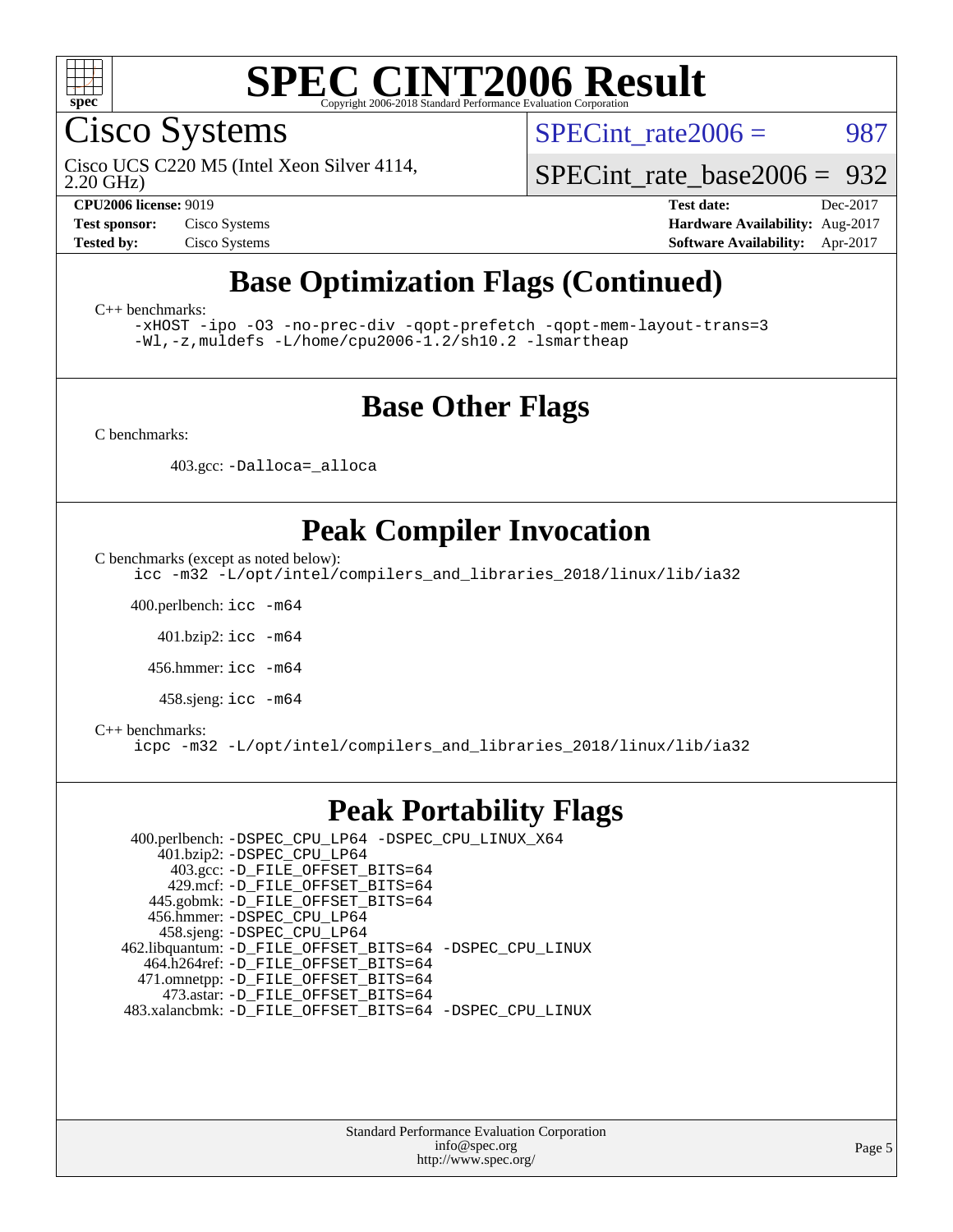

Cisco Systems

SPECint rate $2006 = 987$ 

2.20 GHz) Cisco UCS C220 M5 (Intel Xeon Silver 4114,

[SPECint\\_rate\\_base2006 =](http://www.spec.org/auto/cpu2006/Docs/result-fields.html#SPECintratebase2006) 932

| <b>Test sponsor:</b> | Cisco Systems |
|----------------------|---------------|
| <b>Tested by:</b>    | Cisco Systems |

**[CPU2006 license:](http://www.spec.org/auto/cpu2006/Docs/result-fields.html#CPU2006license)** 9019 **[Test date:](http://www.spec.org/auto/cpu2006/Docs/result-fields.html#Testdate)** Dec-2017 **[Hardware Availability:](http://www.spec.org/auto/cpu2006/Docs/result-fields.html#HardwareAvailability)** Aug-2017 **[Software Availability:](http://www.spec.org/auto/cpu2006/Docs/result-fields.html#SoftwareAvailability)** Apr-2017

## **[Peak Optimization Flags](http://www.spec.org/auto/cpu2006/Docs/result-fields.html#PeakOptimizationFlags)**

[C benchmarks](http://www.spec.org/auto/cpu2006/Docs/result-fields.html#Cbenchmarks):

 400.perlbench: [-prof-gen](http://www.spec.org/cpu2006/results/res2017q4/cpu2006-20171211-51012.flags.html#user_peakPASS1_CFLAGSPASS1_LDCFLAGS400_perlbench_prof_gen_e43856698f6ca7b7e442dfd80e94a8fc)(pass 1) [-prof-use](http://www.spec.org/cpu2006/results/res2017q4/cpu2006-20171211-51012.flags.html#user_peakPASS2_CFLAGSPASS2_LDCFLAGS400_perlbench_prof_use_bccf7792157ff70d64e32fe3e1250b55)(pass 2) [-xHOST](http://www.spec.org/cpu2006/results/res2017q4/cpu2006-20171211-51012.flags.html#user_peakPASS2_CFLAGSPASS2_LDCFLAGS400_perlbench_f-xHost_e62ac3e528d1159ebbc7507f5617393f)(pass 2)  $-par-num-threads=1(pass 1) -ipo(pass 2) -O3(pass 2)$  $-par-num-threads=1(pass 1) -ipo(pass 2) -O3(pass 2)$  $-par-num-threads=1(pass 1) -ipo(pass 2) -O3(pass 2)$  $-par-num-threads=1(pass 1) -ipo(pass 2) -O3(pass 2)$  $-par-num-threads=1(pass 1) -ipo(pass 2) -O3(pass 2)$  $-par-num-threads=1(pass 1) -ipo(pass 2) -O3(pass 2)$ [-no-prec-div](http://www.spec.org/cpu2006/results/res2017q4/cpu2006-20171211-51012.flags.html#user_peakPASS2_CFLAGSPASS2_LDCFLAGS400_perlbench_f-no-prec-div)(pass 2) [-auto-ilp32](http://www.spec.org/cpu2006/results/res2017q4/cpu2006-20171211-51012.flags.html#user_peakCOPTIMIZE400_perlbench_f-auto-ilp32) [-qopt-mem-layout-trans=3](http://www.spec.org/cpu2006/results/res2017q4/cpu2006-20171211-51012.flags.html#user_peakCOPTIMIZE400_perlbench_f-qopt-mem-layout-trans_170f5be61cd2cedc9b54468c59262d5d) 401.bzip2: [-prof-gen](http://www.spec.org/cpu2006/results/res2017q4/cpu2006-20171211-51012.flags.html#user_peakPASS1_CFLAGSPASS1_LDCFLAGS401_bzip2_prof_gen_e43856698f6ca7b7e442dfd80e94a8fc)(pass 1) [-prof-use](http://www.spec.org/cpu2006/results/res2017q4/cpu2006-20171211-51012.flags.html#user_peakPASS2_CFLAGSPASS2_LDCFLAGS401_bzip2_prof_use_bccf7792157ff70d64e32fe3e1250b55)(pass 2) [-xHOST](http://www.spec.org/cpu2006/results/res2017q4/cpu2006-20171211-51012.flags.html#user_peakPASS2_CFLAGSPASS2_LDCFLAGS401_bzip2_f-xHost_e62ac3e528d1159ebbc7507f5617393f)(pass 2)  $-par-num-threads=1(pass 1) -ipo(pass 2) -O3(pass 2)$  $-par-num-threads=1(pass 1) -ipo(pass 2) -O3(pass 2)$  $-par-num-threads=1(pass 1) -ipo(pass 2) -O3(pass 2)$  $-par-num-threads=1(pass 1) -ipo(pass 2) -O3(pass 2)$  $-par-num-threads=1(pass 1) -ipo(pass 2) -O3(pass 2)$  $-par-num-threads=1(pass 1) -ipo(pass 2) -O3(pass 2)$ [-no-prec-div](http://www.spec.org/cpu2006/results/res2017q4/cpu2006-20171211-51012.flags.html#user_peakPASS2_CFLAGSPASS2_LDCFLAGS401_bzip2_f-no-prec-div)(pass 2) [-qopt-prefetch](http://www.spec.org/cpu2006/results/res2017q4/cpu2006-20171211-51012.flags.html#user_peakCOPTIMIZE401_bzip2_f-qopt-prefetch) [-auto-ilp32](http://www.spec.org/cpu2006/results/res2017q4/cpu2006-20171211-51012.flags.html#user_peakCOPTIMIZE401_bzip2_f-auto-ilp32) [-qopt-mem-layout-trans=3](http://www.spec.org/cpu2006/results/res2017q4/cpu2006-20171211-51012.flags.html#user_peakCOPTIMIZE401_bzip2_f-qopt-mem-layout-trans_170f5be61cd2cedc9b54468c59262d5d) 403.gcc: [-xHOST](http://www.spec.org/cpu2006/results/res2017q4/cpu2006-20171211-51012.flags.html#user_peakOPTIMIZE403_gcc_f-xHost_e62ac3e528d1159ebbc7507f5617393f) [-ipo](http://www.spec.org/cpu2006/results/res2017q4/cpu2006-20171211-51012.flags.html#user_peakOPTIMIZE403_gcc_f-ipo) [-O3](http://www.spec.org/cpu2006/results/res2017q4/cpu2006-20171211-51012.flags.html#user_peakOPTIMIZE403_gcc_f-O3) [-no-prec-div](http://www.spec.org/cpu2006/results/res2017q4/cpu2006-20171211-51012.flags.html#user_peakOPTIMIZE403_gcc_f-no-prec-div) [-qopt-mem-layout-trans=3](http://www.spec.org/cpu2006/results/res2017q4/cpu2006-20171211-51012.flags.html#user_peakCOPTIMIZE403_gcc_f-qopt-mem-layout-trans_170f5be61cd2cedc9b54468c59262d5d)  $429$ .mcf: basepeak = yes 445.gobmk: [-prof-gen](http://www.spec.org/cpu2006/results/res2017q4/cpu2006-20171211-51012.flags.html#user_peakPASS1_CFLAGSPASS1_LDCFLAGS445_gobmk_prof_gen_e43856698f6ca7b7e442dfd80e94a8fc)(pass 1) [-prof-use](http://www.spec.org/cpu2006/results/res2017q4/cpu2006-20171211-51012.flags.html#user_peakPASS2_CFLAGSPASS2_LDCFLAGSPASS2_LDFLAGS445_gobmk_prof_use_bccf7792157ff70d64e32fe3e1250b55)(pass 2) [-xHOST](http://www.spec.org/cpu2006/results/res2017q4/cpu2006-20171211-51012.flags.html#user_peakPASS2_CFLAGSPASS2_LDCFLAGSPASS2_LDFLAGS445_gobmk_f-xHost_e62ac3e528d1159ebbc7507f5617393f)(pass 2)  $-par-num-threads=1(pass 1) -ipo(pass 2) -O3(pass 2)$  $-par-num-threads=1(pass 1) -ipo(pass 2) -O3(pass 2)$  $-par-num-threads=1(pass 1) -ipo(pass 2) -O3(pass 2)$  $-par-num-threads=1(pass 1) -ipo(pass 2) -O3(pass 2)$  $-par-num-threads=1(pass 1) -ipo(pass 2) -O3(pass 2)$  $-par-num-threads=1(pass 1) -ipo(pass 2) -O3(pass 2)$ [-no-prec-div](http://www.spec.org/cpu2006/results/res2017q4/cpu2006-20171211-51012.flags.html#user_peakPASS2_LDCFLAGS445_gobmk_f-no-prec-div)(pass 2) [-qopt-mem-layout-trans=3](http://www.spec.org/cpu2006/results/res2017q4/cpu2006-20171211-51012.flags.html#user_peakCOPTIMIZE445_gobmk_f-qopt-mem-layout-trans_170f5be61cd2cedc9b54468c59262d5d) 456.hmmer: [-xHOST](http://www.spec.org/cpu2006/results/res2017q4/cpu2006-20171211-51012.flags.html#user_peakOPTIMIZE456_hmmer_f-xHost_e62ac3e528d1159ebbc7507f5617393f) [-ipo](http://www.spec.org/cpu2006/results/res2017q4/cpu2006-20171211-51012.flags.html#user_peakOPTIMIZE456_hmmer_f-ipo) [-O3](http://www.spec.org/cpu2006/results/res2017q4/cpu2006-20171211-51012.flags.html#user_peakOPTIMIZE456_hmmer_f-O3) [-no-prec-div](http://www.spec.org/cpu2006/results/res2017q4/cpu2006-20171211-51012.flags.html#user_peakOPTIMIZE456_hmmer_f-no-prec-div) [-unroll2](http://www.spec.org/cpu2006/results/res2017q4/cpu2006-20171211-51012.flags.html#user_peakCOPTIMIZE456_hmmer_f-unroll_784dae83bebfb236979b41d2422d7ec2) [-auto-ilp32](http://www.spec.org/cpu2006/results/res2017q4/cpu2006-20171211-51012.flags.html#user_peakCOPTIMIZE456_hmmer_f-auto-ilp32) [-qopt-mem-layout-trans=3](http://www.spec.org/cpu2006/results/res2017q4/cpu2006-20171211-51012.flags.html#user_peakCOPTIMIZE456_hmmer_f-qopt-mem-layout-trans_170f5be61cd2cedc9b54468c59262d5d) 458.sjeng: [-prof-gen](http://www.spec.org/cpu2006/results/res2017q4/cpu2006-20171211-51012.flags.html#user_peakPASS1_CFLAGSPASS1_LDCFLAGS458_sjeng_prof_gen_e43856698f6ca7b7e442dfd80e94a8fc)(pass 1) [-prof-use](http://www.spec.org/cpu2006/results/res2017q4/cpu2006-20171211-51012.flags.html#user_peakPASS2_CFLAGSPASS2_LDCFLAGS458_sjeng_prof_use_bccf7792157ff70d64e32fe3e1250b55)(pass 2) [-xHOST](http://www.spec.org/cpu2006/results/res2017q4/cpu2006-20171211-51012.flags.html#user_peakPASS2_CFLAGSPASS2_LDCFLAGS458_sjeng_f-xHost_e62ac3e528d1159ebbc7507f5617393f)(pass 2)  $-par-num-threads=1(pass 1) -ipo(pass 2) -O3(pass 2)$  $-par-num-threads=1(pass 1) -ipo(pass 2) -O3(pass 2)$  $-par-num-threads=1(pass 1) -ipo(pass 2) -O3(pass 2)$  $-par-num-threads=1(pass 1) -ipo(pass 2) -O3(pass 2)$  $-par-num-threads=1(pass 1) -ipo(pass 2) -O3(pass 2)$  $-par-num-threads=1(pass 1) -ipo(pass 2) -O3(pass 2)$ [-no-prec-div](http://www.spec.org/cpu2006/results/res2017q4/cpu2006-20171211-51012.flags.html#user_peakPASS2_CFLAGSPASS2_LDCFLAGS458_sjeng_f-no-prec-div)(pass 2) [-unroll4](http://www.spec.org/cpu2006/results/res2017q4/cpu2006-20171211-51012.flags.html#user_peakCOPTIMIZE458_sjeng_f-unroll_4e5e4ed65b7fd20bdcd365bec371b81f) [-auto-ilp32](http://www.spec.org/cpu2006/results/res2017q4/cpu2006-20171211-51012.flags.html#user_peakCOPTIMIZE458_sjeng_f-auto-ilp32) [-qopt-mem-layout-trans=3](http://www.spec.org/cpu2006/results/res2017q4/cpu2006-20171211-51012.flags.html#user_peakCOPTIMIZE458_sjeng_f-qopt-mem-layout-trans_170f5be61cd2cedc9b54468c59262d5d)  $462$ .libquantum: basepeak = yes 464.h264ref: [-prof-gen](http://www.spec.org/cpu2006/results/res2017q4/cpu2006-20171211-51012.flags.html#user_peakPASS1_CFLAGSPASS1_LDCFLAGS464_h264ref_prof_gen_e43856698f6ca7b7e442dfd80e94a8fc)(pass 1) [-prof-use](http://www.spec.org/cpu2006/results/res2017q4/cpu2006-20171211-51012.flags.html#user_peakPASS2_CFLAGSPASS2_LDCFLAGS464_h264ref_prof_use_bccf7792157ff70d64e32fe3e1250b55)(pass 2) [-xHOST](http://www.spec.org/cpu2006/results/res2017q4/cpu2006-20171211-51012.flags.html#user_peakPASS2_CFLAGSPASS2_LDCFLAGS464_h264ref_f-xHost_e62ac3e528d1159ebbc7507f5617393f)(pass 2)  $-par-num-threads=1(pass 1) -ipo(pass 2) -O3(pass 2)$  $-par-num-threads=1(pass 1) -ipo(pass 2) -O3(pass 2)$  $-par-num-threads=1(pass 1) -ipo(pass 2) -O3(pass 2)$  $-par-num-threads=1(pass 1) -ipo(pass 2) -O3(pass 2)$  $-par-num-threads=1(pass 1) -ipo(pass 2) -O3(pass 2)$  $-par-num-threads=1(pass 1) -ipo(pass 2) -O3(pass 2)$ [-no-prec-div](http://www.spec.org/cpu2006/results/res2017q4/cpu2006-20171211-51012.flags.html#user_peakPASS2_CFLAGSPASS2_LDCFLAGS464_h264ref_f-no-prec-div)(pass 2) [-unroll2](http://www.spec.org/cpu2006/results/res2017q4/cpu2006-20171211-51012.flags.html#user_peakCOPTIMIZE464_h264ref_f-unroll_784dae83bebfb236979b41d2422d7ec2) [-qopt-mem-layout-trans=3](http://www.spec.org/cpu2006/results/res2017q4/cpu2006-20171211-51012.flags.html#user_peakCOPTIMIZE464_h264ref_f-qopt-mem-layout-trans_170f5be61cd2cedc9b54468c59262d5d) [C++ benchmarks:](http://www.spec.org/auto/cpu2006/Docs/result-fields.html#CXXbenchmarks) 471.omnetpp: [-prof-gen](http://www.spec.org/cpu2006/results/res2017q4/cpu2006-20171211-51012.flags.html#user_peakPASS1_CXXFLAGSPASS1_LDCXXFLAGS471_omnetpp_prof_gen_e43856698f6ca7b7e442dfd80e94a8fc)(pass 1) [-prof-use](http://www.spec.org/cpu2006/results/res2017q4/cpu2006-20171211-51012.flags.html#user_peakPASS2_CXXFLAGSPASS2_LDCXXFLAGS471_omnetpp_prof_use_bccf7792157ff70d64e32fe3e1250b55)(pass 2) [-xHOST](http://www.spec.org/cpu2006/results/res2017q4/cpu2006-20171211-51012.flags.html#user_peakPASS2_CXXFLAGSPASS2_LDCXXFLAGS471_omnetpp_f-xHost_e62ac3e528d1159ebbc7507f5617393f)(pass 2)  $-par-num-threads=1(pass 1) -ipo(pass 2) -O3(pass 2)$  $-par-num-threads=1(pass 1) -ipo(pass 2) -O3(pass 2)$  $-par-num-threads=1(pass 1) -ipo(pass 2) -O3(pass 2)$  $-par-num-threads=1(pass 1) -ipo(pass 2) -O3(pass 2)$  $-par-num-threads=1(pass 1) -ipo(pass 2) -O3(pass 2)$  $-par-num-threads=1(pass 1) -ipo(pass 2) -O3(pass 2)$ [-no-prec-div](http://www.spec.org/cpu2006/results/res2017q4/cpu2006-20171211-51012.flags.html#user_peakPASS2_CXXFLAGSPASS2_LDCXXFLAGS471_omnetpp_f-no-prec-div)(pass 2) [-qopt-ra-region-strategy=block](http://www.spec.org/cpu2006/results/res2017q4/cpu2006-20171211-51012.flags.html#user_peakCXXOPTIMIZE471_omnetpp_f-qopt-ra-region-strategy_430aa8f7c220cbde92ae827fa8d9be32)  [-qopt-mem-layout-trans=3](http://www.spec.org/cpu2006/results/res2017q4/cpu2006-20171211-51012.flags.html#user_peakCXXOPTIMIZE471_omnetpp_f-qopt-mem-layout-trans_170f5be61cd2cedc9b54468c59262d5d) [-Wl,-z,muldefs](http://www.spec.org/cpu2006/results/res2017q4/cpu2006-20171211-51012.flags.html#user_peakEXTRA_LDFLAGS471_omnetpp_link_force_multiple1_74079c344b956b9658436fd1b6dd3a8a) [-L/home/cpu2006-1.2/sh10.2 -lsmartheap](http://www.spec.org/cpu2006/results/res2017q4/cpu2006-20171211-51012.flags.html#user_peakEXTRA_LIBS471_omnetpp_SmartHeap_5706a66a2f6a219cbb238ac92a73101d)  $473$ .astar: basepeak = yes  $483.xalanchmk: basepeak = yes$